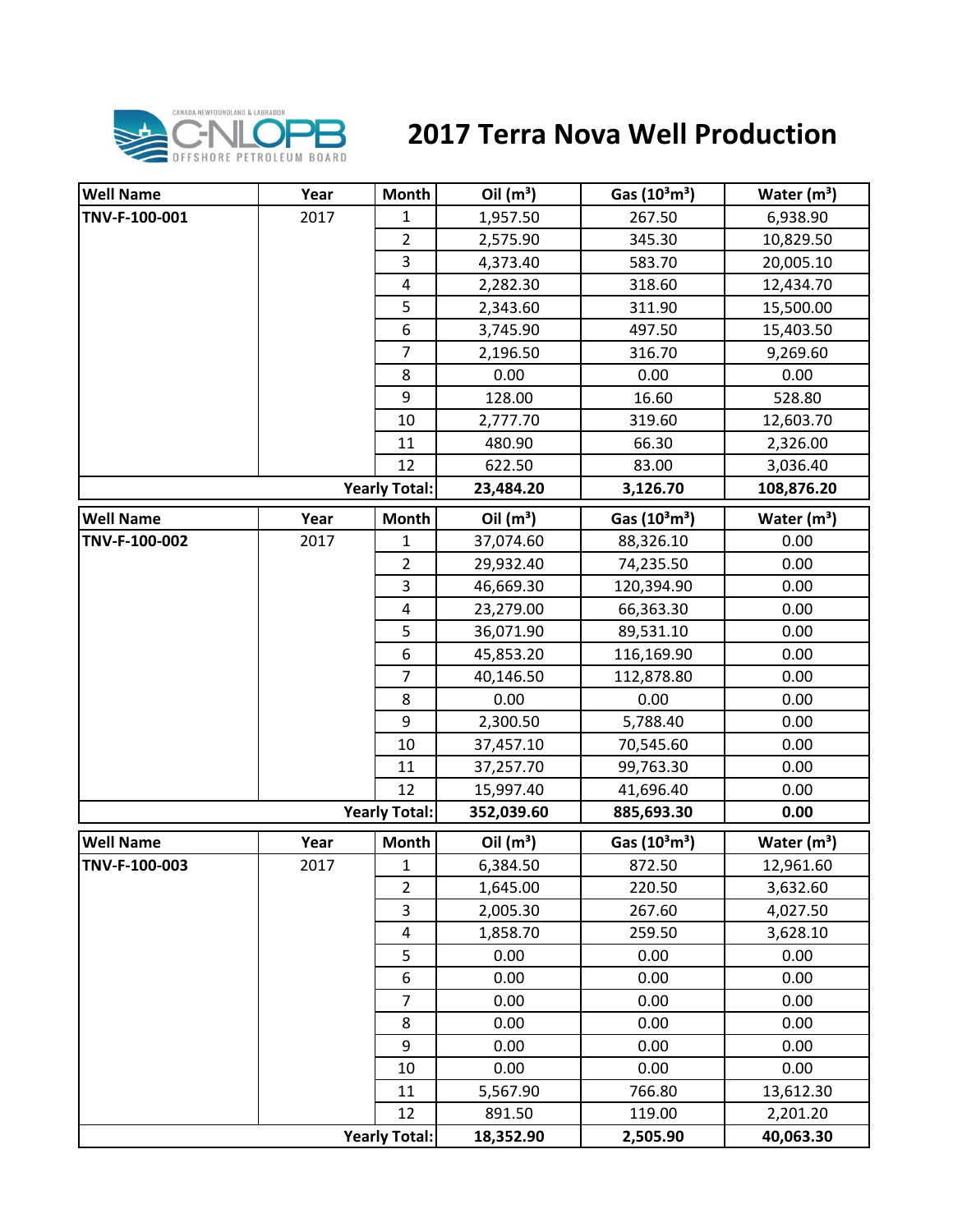| <b>Well Name</b> | Year                 | <b>Month</b> | Oil $(m^3)$ | Gas $(10^3 \text{m}^3)$ | Water $(m^3)$ |
|------------------|----------------------|--------------|-------------|-------------------------|---------------|
| TNV-F-100-004    | 2017                 | 1            | 10,206.20   | 2,326.80                | 102,161.10    |
|                  |                      | 2            | 1,935.50    | 417.10                  | 22,220.80     |
|                  |                      | 3            | 1.90        | 0.40                    | 23.40         |
|                  |                      | 4            | 821.80      | 176.00                  | 9,710.70      |
|                  |                      | 5            | 0.00        | 0.00                    | 0.00          |
|                  |                      | 6            | 0.00        | 0.00                    | 0.00          |
|                  |                      | 7            | 0.00        | 0.00                    | 0.00          |
|                  |                      | 8            | 0.00        | 0.00                    | 0.00          |
|                  |                      | 9            | 0.00        | 0.00                    | 0.00          |
|                  |                      | 10           | 0.00        | 0.00                    | 0.00          |
|                  |                      | 11           | 0.00        | 0.00                    | 0.00          |
|                  |                      | 12           | 0.00        | 0.00                    | 0.00          |
|                  | <b>Yearly Total:</b> |              | 12,965.40   | 2,920.30                | 134,116.00    |

| <b>Well Name</b>     | Year | <b>Month</b>   | Oil $(m^3)$ | Gas (10 <sup>3</sup> m <sup>3</sup> ) | Water $(m^3)$ |
|----------------------|------|----------------|-------------|---------------------------------------|---------------|
| TNV-G-090-002-W      | 2017 | 1              | 9,277.80    | 1,213.50                              | 104,789.00    |
|                      |      | $\overline{2}$ | 7,031.80    | 902.40                                | 86,389.60     |
|                      |      | 3              | 9,440.70    | 1,206.00                              | 105,507.60    |
|                      |      | 4              | 4,973.60    | 664.60                                | 56,246.50     |
|                      |      | 5              | 5,876.80    | 748.50                                | 70,263.80     |
|                      |      | 6              | 6,793.40    | 863.50                                | 87,201.90     |
|                      |      | 7              | 6,885.60    | 950.30                                | 91,958.60     |
|                      |      | 8              | 0.00        | 0.00                                  | 0.00          |
|                      |      | 9              | 1,589.40    | 196.30                                | 20,767.00     |
|                      |      | 10             | 6,438.60    | 709.10                                | 101,923.80    |
|                      |      | 11             | 6,508.20    | 858.10                                | 109,842.60    |
|                      |      | 12             | 5,147.80    | 657.20                                | 86,370.90     |
| <b>Yearly Total:</b> |      |                | 69,963.70   | 8,969.50                              | 921,261.30    |

| <b>Well Name</b> | Year | <b>Month</b>         | Oil $(m^3)$ | Gas $(10^3 \text{m}^3)$ | Water $(m^3)$ |
|------------------|------|----------------------|-------------|-------------------------|---------------|
| TNV-G-090-003    | 2017 | 1                    | 4,822.20    | 658.90                  | 44,788.40     |
|                  |      | $\overline{2}$       | 3,283.20    | 440.20                  | 36,867.70     |
|                  |      | 3                    | 4,244.00    | 566.30                  | 45,503.90     |
|                  |      | 4                    | 2,846.20    | 397.30                  | 29,651.70     |
|                  |      | 5                    | 4,625.60    | 615.50                  | 47,978.60     |
|                  |      | 6                    | 5,080.90    | 674.70                  | 55,889.10     |
|                  |      | 7                    | 4,861.20    | 701.00                  | 54,590.90     |
|                  |      | 8                    | 0.00        | 0.00                    | 1.40          |
|                  |      | 9                    | 403.90      | 52.10                   | 4,436.50      |
|                  |      | 10                   | 2,658.60    | 305.80                  | 38,783.80     |
|                  |      | 11                   | 3,214.30    | 442.80                  | 49,993.40     |
|                  |      | 12                   | 2,897.00    | 386.30                  | 44,290.20     |
|                  |      | <b>Yearly Total:</b> | 38,937.10   | 5,240.90                | 452,775.60    |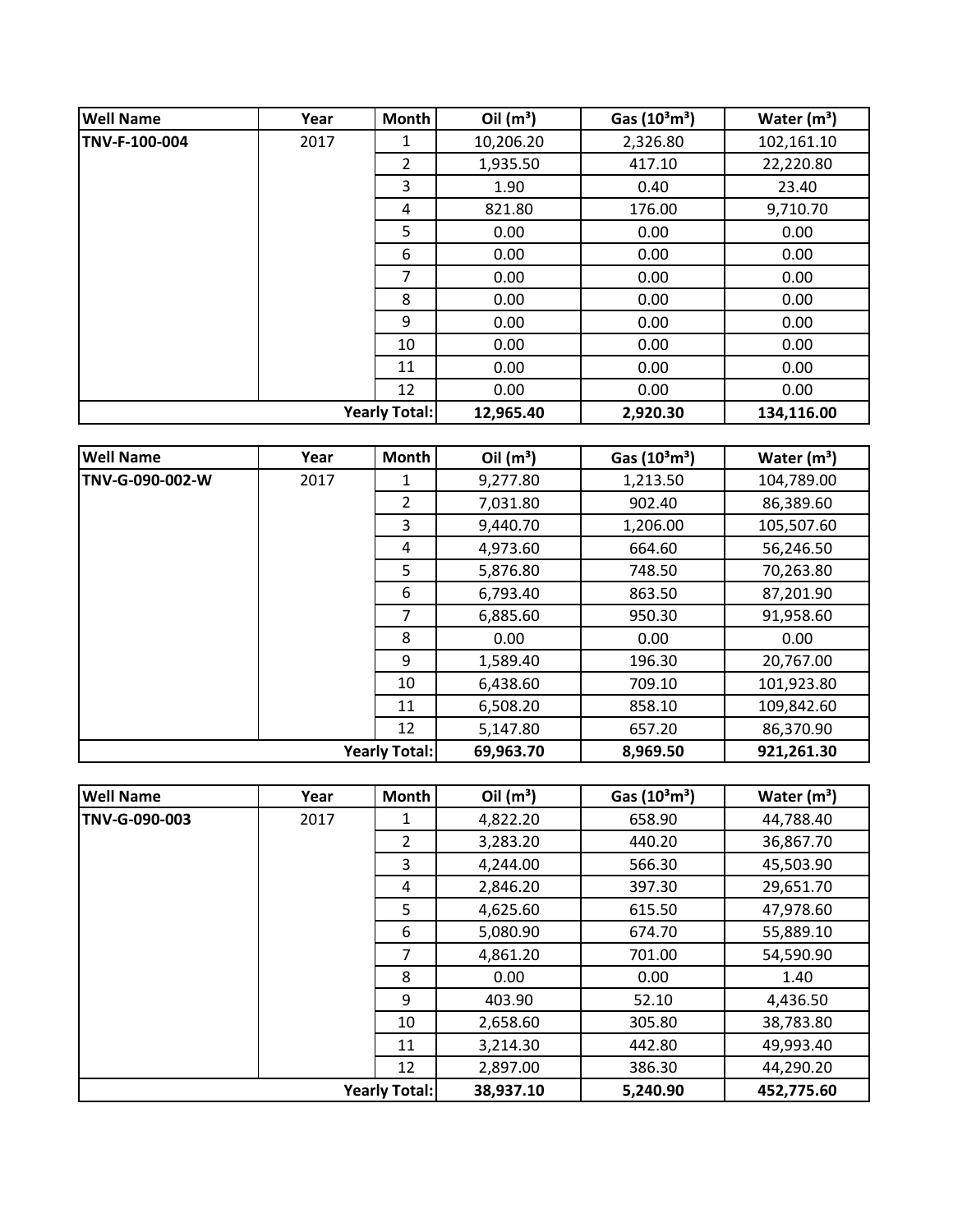| <b>Well Name</b>     | Year | Month    | Oil $(m^3)$ | Gas $(10^3 \text{m}^3)$ | Water $(m3)$ |
|----------------------|------|----------|-------------|-------------------------|--------------|
| TNV-G-090-005-Y      | 2017 | 1        | 0.00        | 0.00                    | 0.00         |
|                      |      | 2        | 0.00        | 0.00                    | 0.00         |
|                      |      | 3        | 23.30       | 3.10                    | 206.90       |
|                      |      | 4        | 3.30        | 0.50                    | 28.20        |
|                      |      | 5        | 0.00        | 0.00                    | 0.00         |
|                      |      | 6        | 0.00        | 0.00                    | 0.00         |
|                      |      | 7        | 0.00        | 0.00                    | 0.00         |
|                      |      | 8        | 0.00        | 0.00                    | 0.00         |
|                      |      | 9        | 0.00        | 0.00                    | 0.00         |
|                      |      | 10       | 0.00        | 0.00                    | 0.00         |
|                      |      | 11       | 2,224.10    | 302.00                  | 32,050.00    |
|                      |      | 12       | 2,327.80    | 306.00                  | 27,547.50    |
| <b>Yearly Total:</b> |      | 4,578.50 | 611.60      | 59,832.60               |              |

| <b>Well Name</b> | Year | <b>Month</b>         | Oil $(m^3)$ | Gas $(10^3 \text{m}^3)$ | Water $(m^3)$ |
|------------------|------|----------------------|-------------|-------------------------|---------------|
| TNV-G-090-006-Z  | 2017 | 1                    | 8,544.70    | 1,518.00                | 66,905.10     |
|                  |      | $\overline{2}$       | 6,196.50    | 1,080.00                | 60,737.30     |
|                  |      | 3                    | 8,536.60    | 1,481.20                | 79,182.20     |
|                  |      | 4                    | 4,839.10    | 878.30                  | 45,685.50     |
|                  |      | 5                    | 5,533.80    | 957.40                  | 57,145.30     |
|                  |      | 6                    | 5,656.90    | 976.60                  | 60,945.90     |
|                  |      | 7                    | 6,407.10    | 1,201.10                | 69,156.50     |
|                  |      | 8                    | 0.00        | 0.00                    | 0.00          |
|                  |      | 9                    | 826.60      | 138.60                  | 8,728.40      |
|                  |      | 10                   | 4,828.70    | 722.30                  | 45,745.00     |
|                  |      | 11                   | 5,097.70    | 912.90                  | 51,489.40     |
|                  |      | 12                   | 5,583.70    | 968.20                  | 58,092.10     |
|                  |      | <b>Yearly Total:</b> | 62,051.40   | 10,834.60               | 603,812.70    |

| <b>Well Name</b> | Year | Month                | Oil $(m^3)$ | Gas $(10^3 \text{m}^3)$ | Water $(m^3)$ |
|------------------|------|----------------------|-------------|-------------------------|---------------|
| TNV-G-090-009    | 2017 | 1                    | 8,735.70    | 1,125.50                | 42,772.80     |
|                  |      | $\overline{2}$       | 7,083.20    | 895.50                  | 37,536.40     |
|                  |      | 3                    | 7,624.00    | 959.40                  | 37,317.60     |
|                  |      | 4                    | 4,543.60    | 598.10                  | 21,586.30     |
|                  |      | 5                    | 4,436.10    | 556.60                  | 19,397.00     |
|                  |      | 6                    | 5,379.00    | 673.60                  | 21,652.60     |
|                  |      | 7                    | 5,265.20    | 715.80                  | 20,210.80     |
|                  |      | 8                    | 0.00        | 0.00                    | 0.00          |
|                  |      | 9                    | 0.00        | 0.00                    | 0.00          |
|                  |      | 10                   | 0.00        | 0.00                    | 0.00          |
|                  |      | 11                   | 0.00        | 0.00                    | 0.00          |
|                  |      | 12                   | 0.00        | 0.00                    | 0.00          |
|                  |      | <b>Yearly Total:</b> | 43,066.80   | 5,524.50                | 200,473.50    |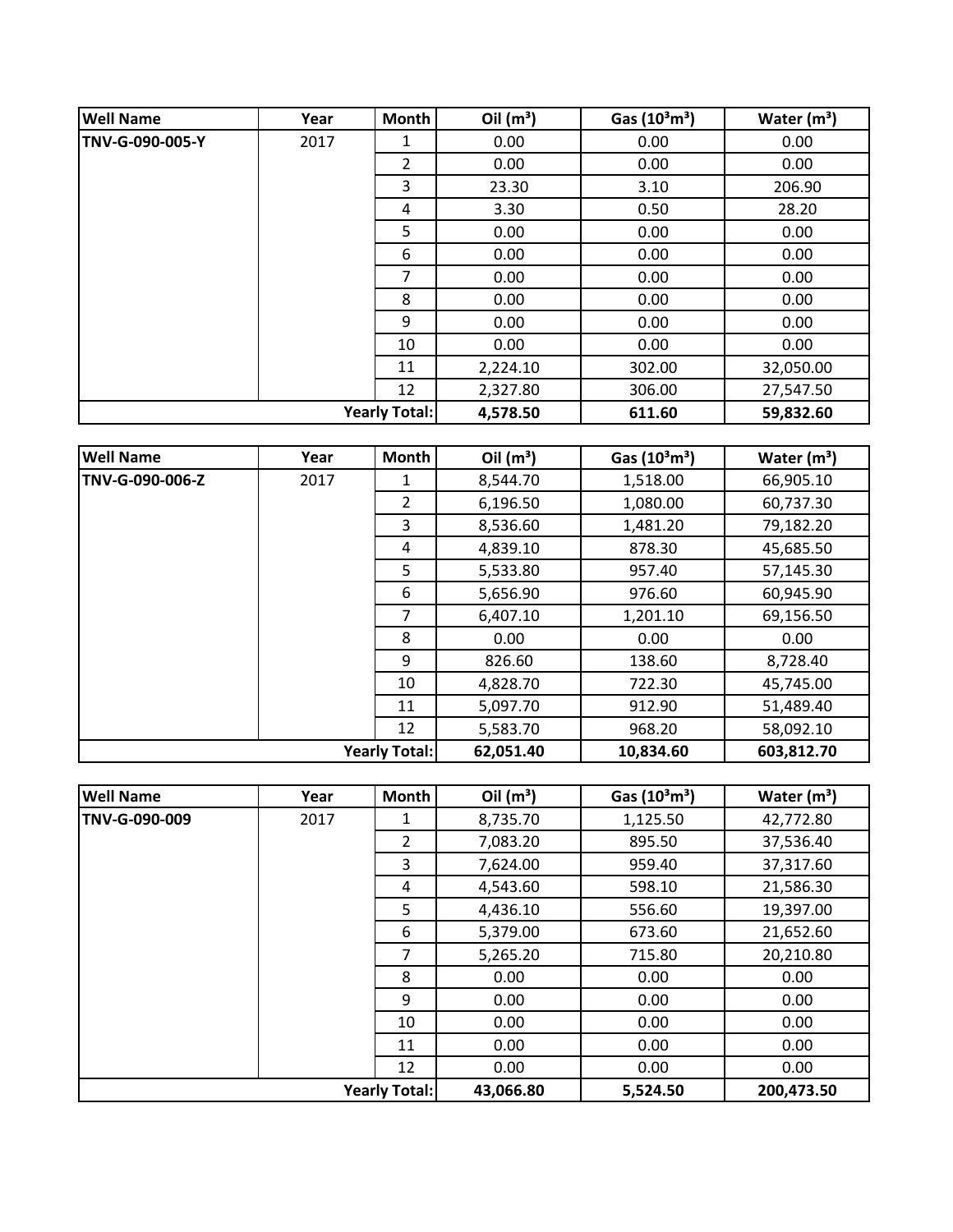| <b>Well Name</b>     | Year | <b>Month</b>   | Oil $(m^3)$ | Gas $(10^3 \text{m}^3)$ | Water $(m^3)$ |
|----------------------|------|----------------|-------------|-------------------------|---------------|
| TNV-L-098-001-Y      | 2017 |                | 28,961.50   | 32,799.00               | 30,681.90     |
|                      |      | $\overline{2}$ | 17,244.50   | 17,505.20               | 38,081.20     |
|                      |      | 3              | 26,450.80   | 31,498.50               | 37,468.40     |
|                      |      | 4              | 9,656.80    | 13,952.40               | 24,168.00     |
|                      |      | 5.             | 1,730.70    | 2,056.40                | 8,252.80      |
|                      |      | 6              | 47,511.80   | 56,337.10               | 48,963.80     |
|                      |      | 7              | 33,946.50   | 43,702.50               | 24,744.70     |
|                      |      | 8              | 0.60        | 2.00                    | 8.30          |
|                      |      | 9              | 10,744.60   | 12,378.80               | 23,550.80     |
|                      |      | 10             | 41,515.30   | 35,825.70               | 23,152.30     |
|                      |      | 11             | 28,551.50   | 31,688.00               | 8,576.90      |
|                      |      | 12             | 16,450.20   | 19,619.30               | 6,893.20      |
| <b>Yearly Total:</b> |      |                | 262,764.80  | 297,364.90              | 274,542.30    |

| <b>Well Name</b>     | Year | Month          | Oil $(m^3)$ | Gas $(10^3 \text{m}^3)$ | Water $(m^3)$ |
|----------------------|------|----------------|-------------|-------------------------|---------------|
| TNV-L-098-002        | 2017 | 1              | 31,465.80   | 23,570.70               | 7,649.40      |
|                      |      | $\overline{2}$ | 23,574.40   | 16,211.40               | 6,587.80      |
|                      |      | 3              | 19,801.30   | 12,169.70               | 8,006.70      |
|                      |      | 4              | 15,235.80   | 9,888.30                | 10,024.10     |
|                      |      | 5              | 13,599.20   | 8,905.30                | 10,404.10     |
|                      |      | 6              | 64.90       | 42.50                   | 53.30         |
|                      |      | 7              | 20,488.80   | 14,771.20               | 30,419.90     |
|                      |      | 8              | 199.80      | 399.40                  | 1,333.30      |
|                      |      | 9              | 6,434.90    | 4,151.60                | 9,346.90      |
|                      |      | 10             | 52,474.90   | 34,717.30               | 10,956.50     |
|                      |      | 11             | 63,909.40   | 50,622.60               | 14,227.80     |
|                      |      | 12             | 55,456.70   | 51,086.80               | 7,350.70      |
| <b>Yearly Total:</b> |      |                | 302,705.90  | 226,536.80              | 116,360.50    |

| <b>Well Name</b> | Year | <b>Month</b>         | Oil $(m^3)$ | Gas $(10^3 \text{m}^3)$ | Water $(m^3)$ |
|------------------|------|----------------------|-------------|-------------------------|---------------|
| TNV-L-098-004    | 2017 | 1                    | 27,626.40   | 3,829.00                | 55,967.70     |
|                  |      | $\overline{2}$       | 20,359.90   | 2,768.70                | 47,246.50     |
|                  |      | 3                    | 31,396.50   | 4,250.30                | 61,024.90     |
|                  |      | 4                    | 20,464.20   | 2,897.70                | 39,919.00     |
|                  |      | 5                    | 20,247.30   | 2,732.80                | 45,409.40     |
|                  |      | 6                    | 29,545.40   | 3,979.80                | 59,267.40     |
|                  |      | 7                    | 28,316.10   | 4,141.20                | 55,921.90     |
|                  |      | 8                    | 306.60      | 124.40                  | 2,320.40      |
|                  |      | 9                    | 6,447.80    | 843.80                  | 16,421.40     |
|                  |      | 10                   | 22,273.30   | 2,599.40                | 56,880.70     |
|                  |      | 11                   | 29,424.90   | 4,111.40                | 62,353.70     |
|                  |      | 12                   | 22,162.70   | 2,998.40                | 54,710.30     |
|                  |      | <b>Yearly Total:</b> | 258,571.10  | 35,276.90               | 557,443.30    |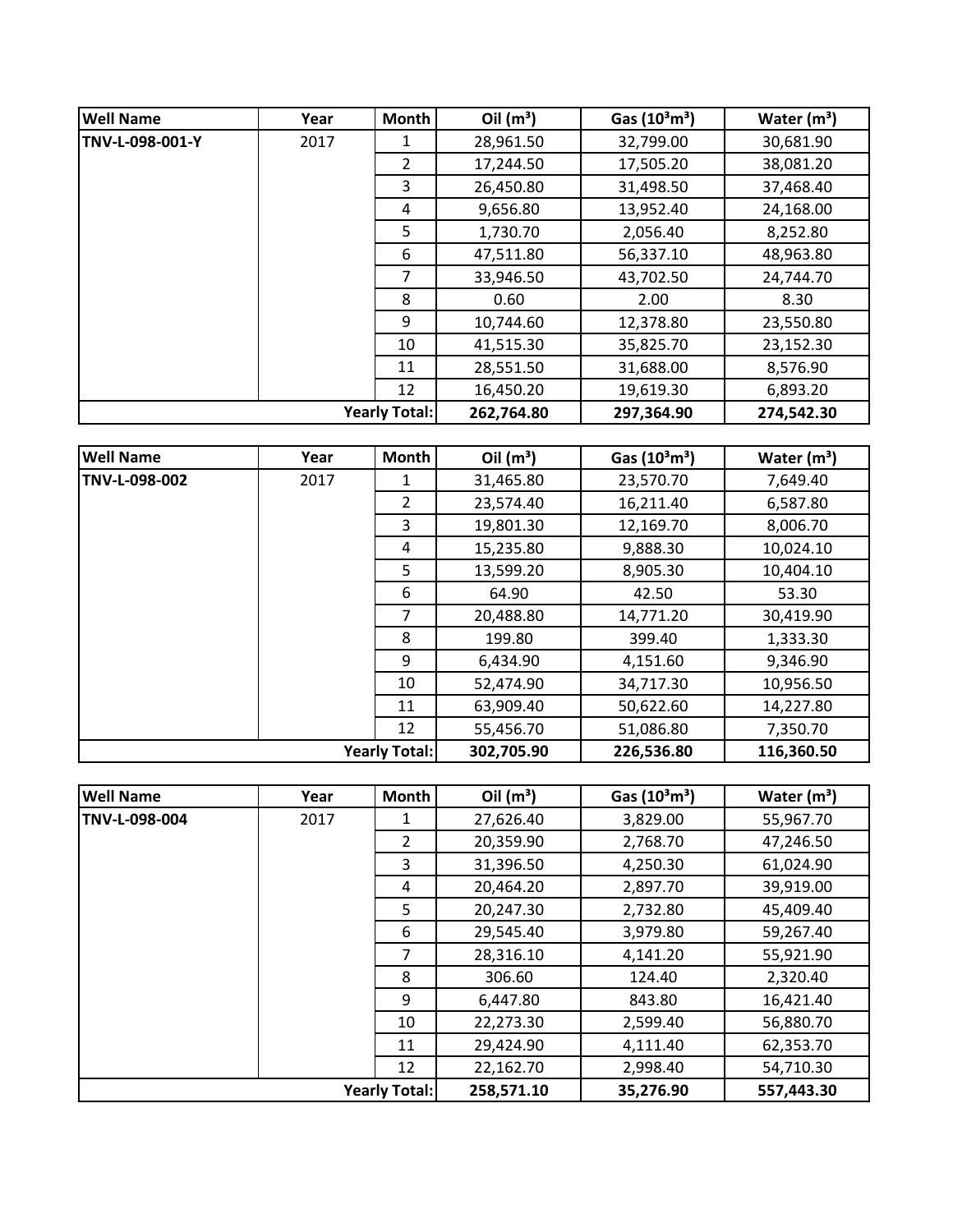| <b>Well Name</b>     | Year | <b>Month</b>   | Oil $(m^3)$ | Gas $(10^3 \text{m}^3)$ | Water $(m^3)$ |
|----------------------|------|----------------|-------------|-------------------------|---------------|
| TNV-L-098-007-X      | 2017 | 1              | 6,546.70    | 964.90                  | 17,422.30     |
|                      |      | $\overline{2}$ | 5,185.60    | 749.70                  | 16,467.30     |
|                      |      | 3              | 7,704.30    | 1,109.00                | 22,662.70     |
|                      |      | 4              | 4,412.80    | 664.30                  | 12,403.20     |
|                      |      | 5              | 6,739.70    | 966.90                  | 18,135.90     |
|                      |      | 6              | 6,895.10    | 987.50                  | 18,776.00     |
|                      |      | 7              | 7,547.50    | 1,173.70                | 19,465.80     |
|                      |      | 8              | 34.60       | 14.90                   | 393.70        |
|                      |      | 9              | 325.60      | 45.30                   | 806.50        |
|                      |      | 10             | 4,267.20    | 529.60                  | 11,678.80     |
|                      |      | 11             | 7,989.10    | 1,186.90                | 23,310.00     |
|                      |      | 12             | 6,314.60    | 908.40                  | 18,577.30     |
| <b>Yearly Total:</b> |      |                | 63,962.80   | 9,301.10                | 180,099.50    |

| <b>Well Name</b> | Year | Month                | Oil $(m^3)$ | Gas $(10^3 \text{m}^3)$ | Water $(m^3)$ |
|------------------|------|----------------------|-------------|-------------------------|---------------|
| TNV-L-098-008    | 2017 | 1                    | 7,298.60    | 997.30                  | 37,453.80     |
|                  |      | $\overline{2}$       | 3,619.50    | 485.20                  | 22,923.40     |
|                  |      | 3                    | 7,663.10    | 1,022.80                | 45,137.70     |
|                  |      | 4                    | 4,591.60    | 641.00                  | 26,882.30     |
|                  |      | 5                    | 5,308.60    | 706.50                  | 33,898.50     |
|                  |      | 6                    | 2,518.80    | 334.50                  | 22,094.80     |
|                  |      | 7                    | 2,056.80    | 296.50                  | 19,023.30     |
|                  |      | 8                    | 0.20        | 0.10                    | 10.30         |
|                  |      | 9                    | 52.30       | 6.60                    | 488.00        |
|                  |      | 10                   | 2,279.40    | 262.20                  | 16,527.70     |
|                  |      | 11                   | 1,973.70    | 271.80                  | 15,258.60     |
|                  |      | 12                   | 2,610.20    | 348.10                  | 20,344.80     |
|                  |      | <b>Yearly Total:</b> | 39,972.80   | 5,372.60                | 260,043.20    |

| <b>Well Name</b>     | Year | Month          | Oil $(m^3)$ | Gas $(10^3 \text{m}^3)$ | Water $(m^3)$ |
|----------------------|------|----------------|-------------|-------------------------|---------------|
| TNV-L-098-009        | 2017 | 1              | 0.00        | 0.00                    | 0.00          |
|                      |      | $\overline{2}$ | 0.00        | 0.00                    | 0.00          |
|                      |      | 3              | 0.00        | 0.00                    | 0.00          |
|                      |      | 4              | 3.70        | 0.50                    | 11.40         |
|                      |      | 5              | 0.00        | 0.00                    | 0.00          |
|                      |      | 6              | 0.00        | 0.00                    | 0.00          |
|                      |      | 7              | 0.00        | 0.00                    | 0.00          |
|                      |      | 8              | 0.00        | 0.00                    | 0.00          |
|                      |      | 9              | 0.00        | 0.00                    | 0.00          |
|                      |      | 10             | 0.00        | 0.00                    | 0.00          |
|                      |      | 11             | 0.00        | 0.00                    | 0.00          |
|                      |      | 12             | 0.00        | 0.00                    | 0.00          |
| <b>Yearly Total:</b> |      |                | 3.70        | 0.50                    | 11.40         |